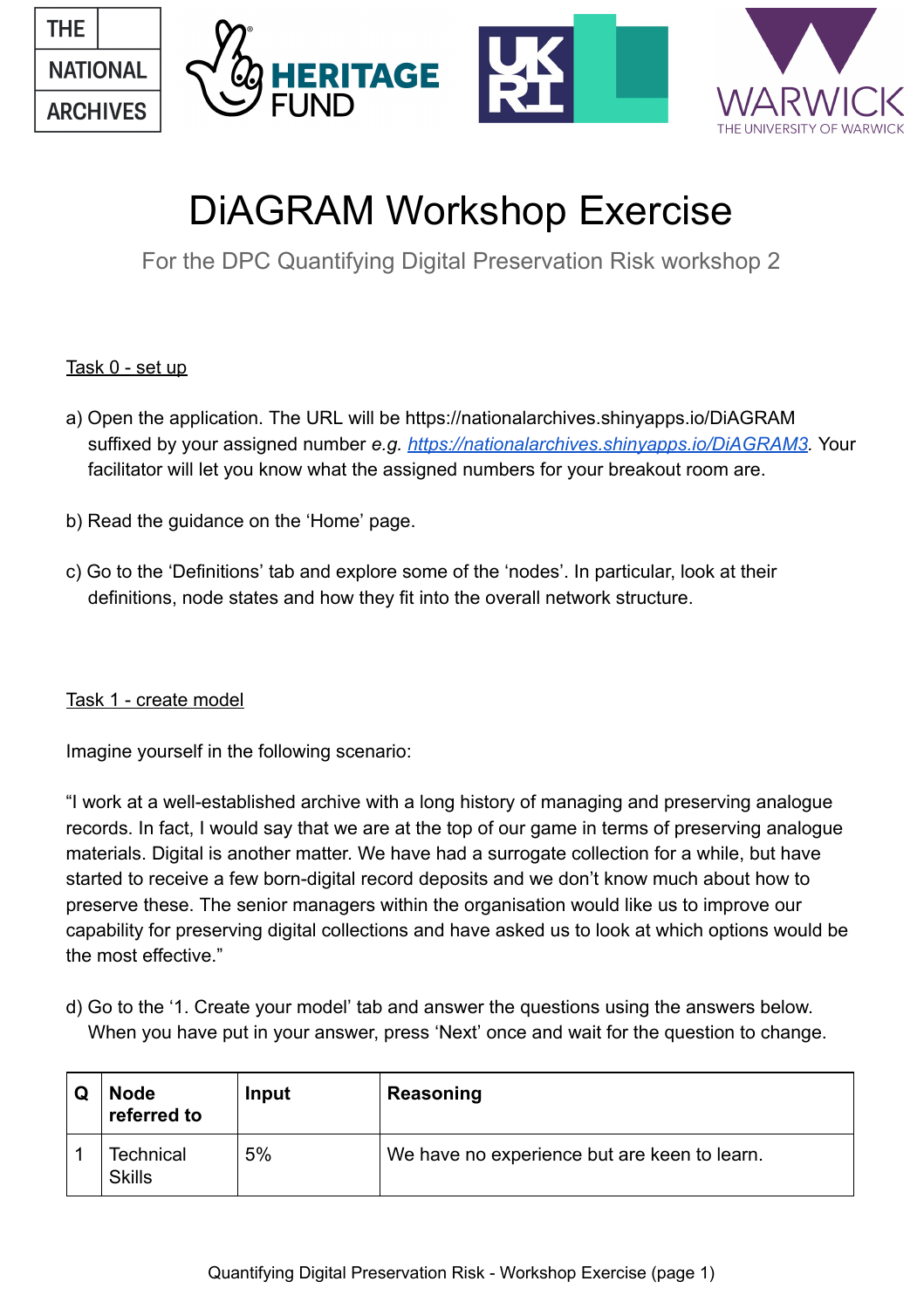| $\overline{2}$ | System<br>Security                | 70%         | We have IT support for our cataloguing software and<br>online catalogue and our surrogates are held on the<br>organisation's corporate servers but there is no<br>dedicated secure storage for archival records. |
|----------------|-----------------------------------|-------------|------------------------------------------------------------------------------------------------------------------------------------------------------------------------------------------------------------------|
| 3              | Checksum                          | 0%, 0% 100% | We don't know what this is.                                                                                                                                                                                      |
| 4              | Information<br>Management         | 50%         | We are great at this for our analogue collections, but<br>might need a bit more work to bring it to the same<br>standard for digital records.                                                                    |
| 5              | <b>Digital Object</b>             | 1%, 0%, 99% | At the moment almost all the digital records we have<br>are surrogates, but we'd like to see what happens<br>when we receive more in the future as a scenario.                                                   |
| 6              | Storage<br>Medium                 | 1%, 99%, 0% | The born-digital records are stored on stand-alone<br>USB hard drives, the surrogates on corporate servers<br>in house.                                                                                          |
| $\overline{7}$ | Replication<br>and<br>Refreshment | 99%         | We don't have copies of the content on the USB hard<br>drives but the surrogates are backed up by the<br>organisation's IT Department.                                                                           |
| 8              | Operating<br>Environment          | 100%        | We have a lot of protections already in place on site to<br>protect our analogue collections and corporate IT<br>network.                                                                                        |
| 9              | Physical<br><b>Disaster</b>       | High        | We are based in an area with high flood risk from the<br>sea.                                                                                                                                                    |

e) At the end call your model 'Workshop' and press 'Save model'.

# Please answer the following question:

All questions answered. Please give model a name:

| Workshop |
|----------|
|----------|

Save Model

f) Scroll down and look at the 'Model risk score' plot. You should see a two coloured bar labelled 'Default' and another labelled 'Workshop' which is the one you have just created. The height of the bar represents how good each model is at mitigating against the digital preservation risks. The higher the score, the better. **How do these compare?**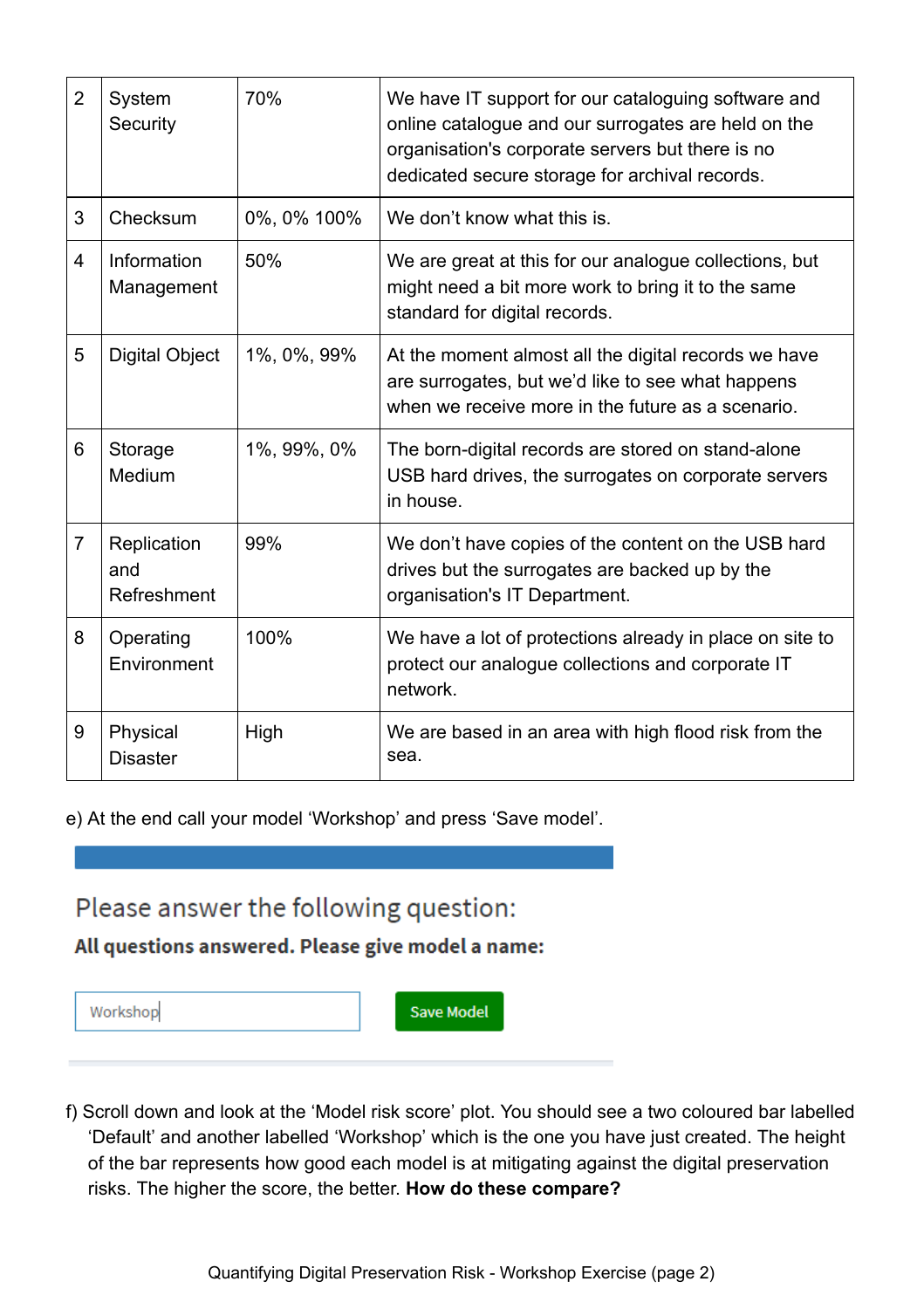g) The purple (bottom) colour of each bar represents the score specifically for renderability, and the orange (top) colour represents the score for intellectual control. **How do the scores for each of these outcomes compare when looked at separately?** 

#### Task 2 - compare policies

- h) Now go to '2. Compare policies' and make sure you select 'Workshop' as the model.
- i) Policy 1: "What if we outsourced all our data storage?" This is equivalent to storage medium type 'C'. Select the node you want to change in the checklist on the left, in this case 'Storage Medium'. Update the sliders so that C is on 100% (the maximum it can go). Name the policy "P1" and press 'Add policy'. You should now see another bar appear on the right hand side. **Does this policy give a higher or a lower score compared to your original model?**

| Obsolescence      |                    |
|-------------------|--------------------|
| Op_Environment    | Enter policy name  |
| Physical_Disaster |                    |
| Renderability     | <b>P1</b>          |
| Rep_and_Refresh   |                    |
| Storage_Life      | <b>Add policy</b>  |
| Storage_Medium    |                    |
| System_Security   | <b>Reset model</b> |
| Tech_Metadata     |                    |
|                   |                    |

- j) Press the 'Reset model' button before trying another policy
- k) Policy 2: "What if we start self-generating checksums on receipt to increase this to 10% and increase our technical skills to 60%?" This time select 'Checksum' and 'Technical\_Skills'. For the checksum input, set the sliders to 10% 'Self\_Generated' and 90% 'No' leaving 'Yes' at 0%.. For technical skills, set the slider to 60%. Name the policy "P2" and press 'Add policy'. You should now see another bar appear on the right hand side. **Does this policy give a higher a lower score compared to your original model? How about compared to policy 1?**
- l) Reset the model again. Now we are going to test a scenario rather than a policy.
- m) Scenario: "We expect our born-digital collection will increase more rapidly than the others." What would our risk be if they accounted for 50% of the overall collection? Change the Digital Object to be 50% born-digital and 50% surrogates. Name this 'S' and press 'Add policy'. **Does this policy give a higher a lower score compared to your original model?**